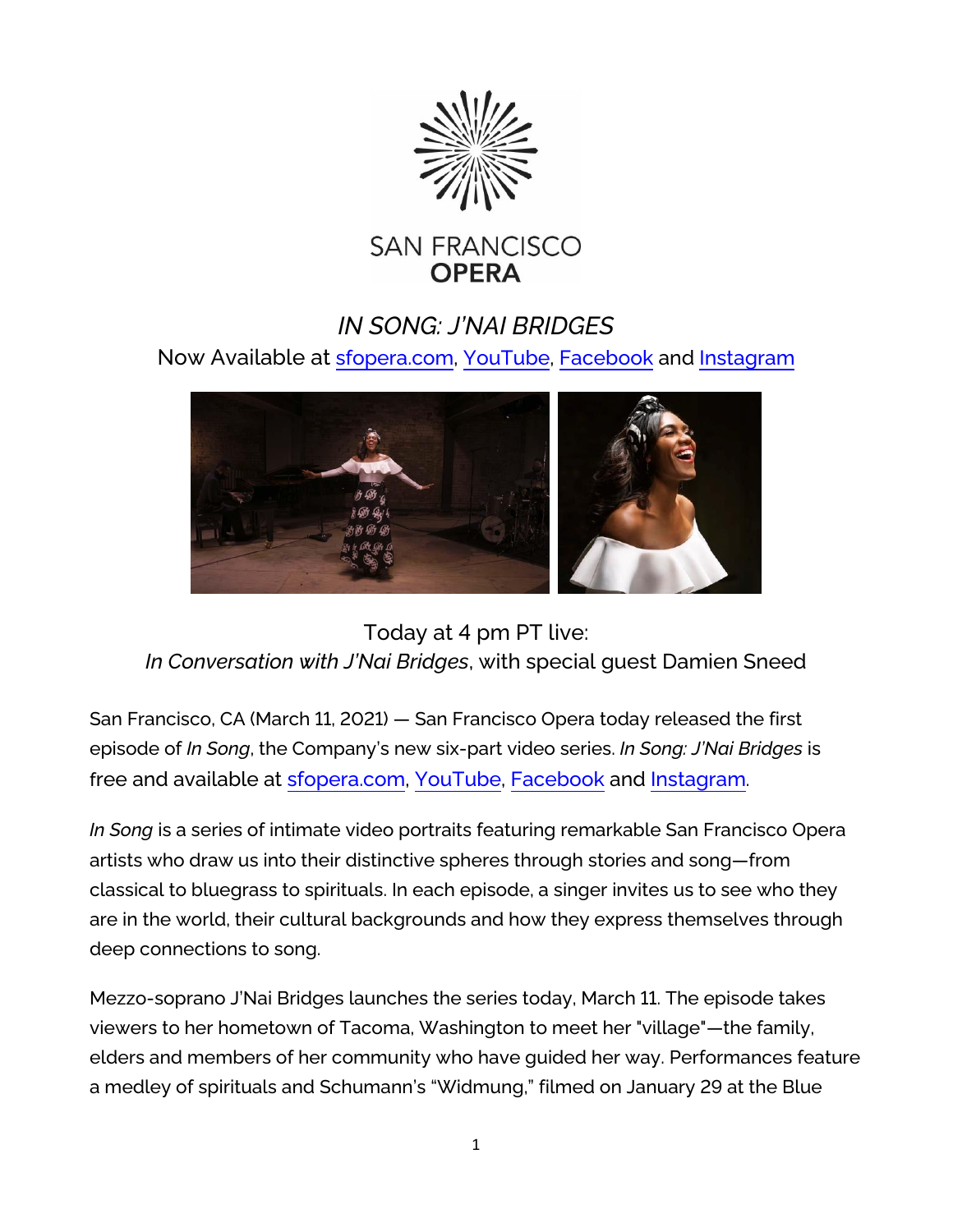Gallery in New York City with pianist Damien Sneed, drummer Jonathan Barber and London-born, Nigeria-raised bass player Michael Olatuja.

## In Conversation with J'Nai Bridges Live Zoom conversation and audience Q&A with Bridges and special guest Damien Sneed, moderated by *In Song* director Elena Park TODAY AT 4 PM PT



J'Nai Bridges (Photo: Dario Acosta); Damien Sneed (Photo: Starlic); Elena Park (Photo: Kristen Loken)

J'Nai Bridges discusses the creation of *In Song: J'Nai Bridges* with director and executive producer Elena Park and J'Nai's frequent collaborator and pianist, Damien Sneed. Viewers are invited to ask questions. The one-hour, live Zoom conversation is free; register [here.](https://us02web.zoom.us/webinar/register/WN_SYZCtx9DSqeEtH5DM48oBw?) The event will also be streamed to [YouTube](https://www.youtube.com/user/sfoperamedia) and [Facebook.](https://www.facebook.com/SFOpera)

## NEW ORIGINAL DIGITAL RELEASES FROM SAN FRANCISCO OPERA IN SONG / ATRIUM SESSIONS / NORTH STAGE DOOR

Last month, San Francisco Opera Tad and Dianne Taube General Director Matthew Shilvock announced three new programs sharing the beauty, storytelling and community of opera in original, short-form digital content. The Company is collaborating with creative producer and strategic advisor Elena Park, founder of Lumahai Productions, to realize these new digital initiatives. These programs are made possible, in part, through generous gifts to the Creative Edge Fund, founded by Carol and Dixon Doll. All programs are free and available at [sfopera.com,](https://sfopera.com/) [YouTube](https://www.youtube.com/user/sfoperamedia) and [Facebook.](https://www.facebook.com/SFOpera)

• Five additional episodes of *In Song* will be released in the coming months featuring mezzo-soprano Jamie Barton, who takes on music from classical to bluegrass as *In Song* visits her family in the foothills of Johns Mountain where her father taught her to sing harmony in the back pew of their church; Egyptian-born,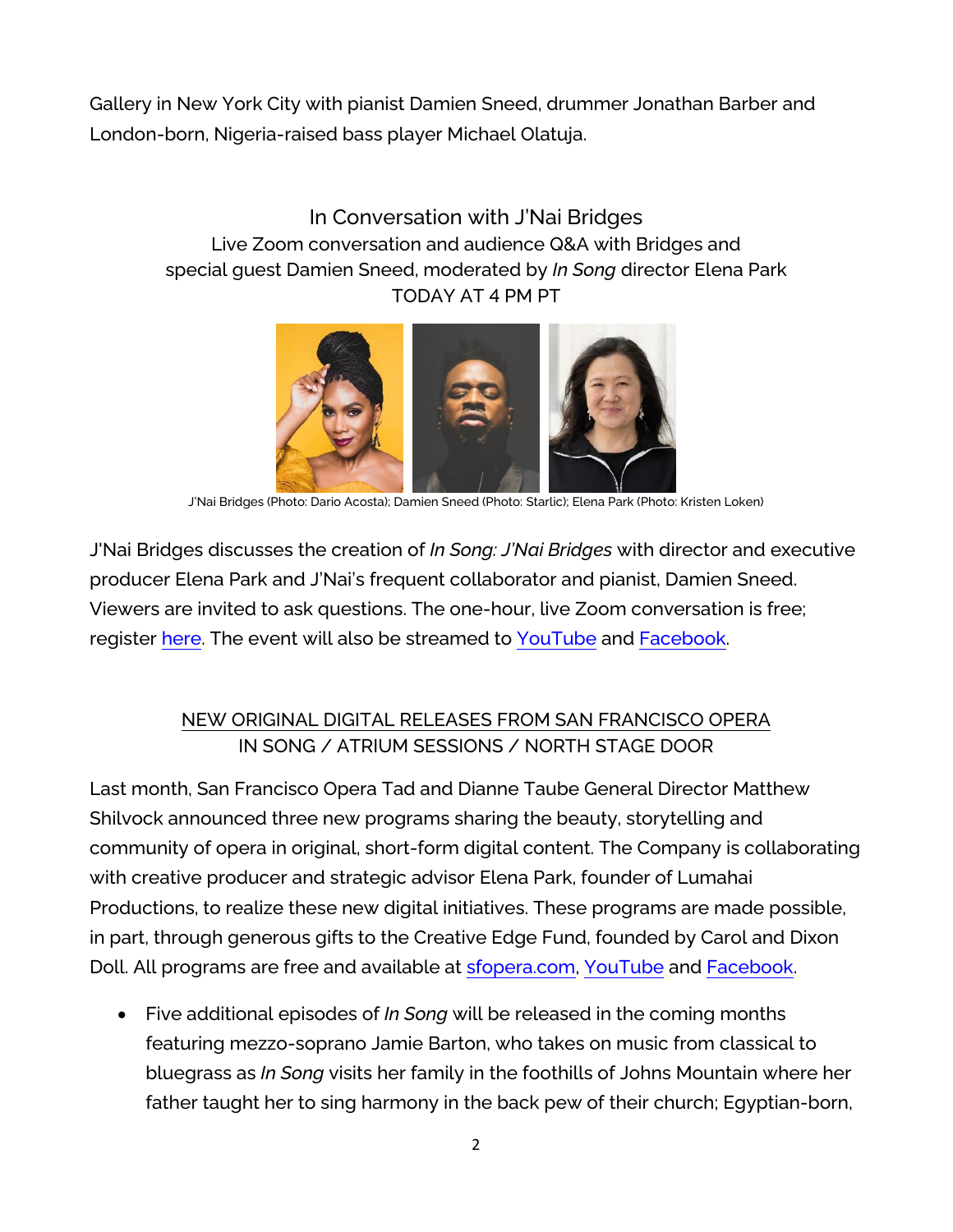New Zealand soprano Amina Edris, who shares a beautiful French song and traditional Egyptian music that infused her childhood in Cairo; and tenor Pene Pati, who welcomes us into his world of traditional Samoan and classical music.

- Enter the emotional world of intimate music making music with the *Atrium Sessions*, beautifully captured offerings shot in the Company's Dianne and Tad Taube Atrium Theater and Bryan Education Studio. The first sessions will showcase a number of the Company's favorite Bay Area artists, including soprano Rhoslyn Jones, mezzo-soprano Laura Krumm, baritones Edward Nelson and Efraín Solís and bass-baritone Michael Sumuel, all graduates of the San Francisco Opera Center's training programs. They will perform miniature masterpieces by Claude Debussy, Clara Schumann, Florence Price, Noël Coward and Gabriela Lena Frank, among others. The series of short videos will premiere in April with new releases shared every few weeks.
- The podcast *North Stage Door* takes listeners into the swirl of creativity, stagecraft and performance at San Francisco Opera. Lively stories and insightful interviews open a window into the complex inner workings of this vibrant company and the many aspects necessary to make a rich, multi-faceted art form come to life. The pilot episode will feature guests including baritone Lucas Meachem, director Matthew Ozawa, soprano Patricia Racette and Pixar's Pete Docter. In conjunction with the Company's drive-in performances of *The Barber of Sevill*e at the Marin Center this April and May, audiences will hear about how this familiar work has been specially adapted to meet the demands of these singular times, illustrating how the Company is forging a creative path forward during the pandemic. The four-episode podcast series, hosted by San Francisco Opera's Chris Largent, premieres in April.

# # # # #

*In Song: J'Nai Bridges* Free and now available at [sfopera.com,](https://sfopera.com/) [YouTube,](https://www.youtube.com/watch?v=uX5O0eQmH9I) [Facebook](https://www.facebook.com/SFOpera/videos/190479686208910) and [Instagram](https://www.instagram.com/p/CMSNq5Fso8b/)

*In Song: J'Nai Bridges*

Running time: 15 minutes

Featuring: J'Nai Bridges, mezzo-soprano